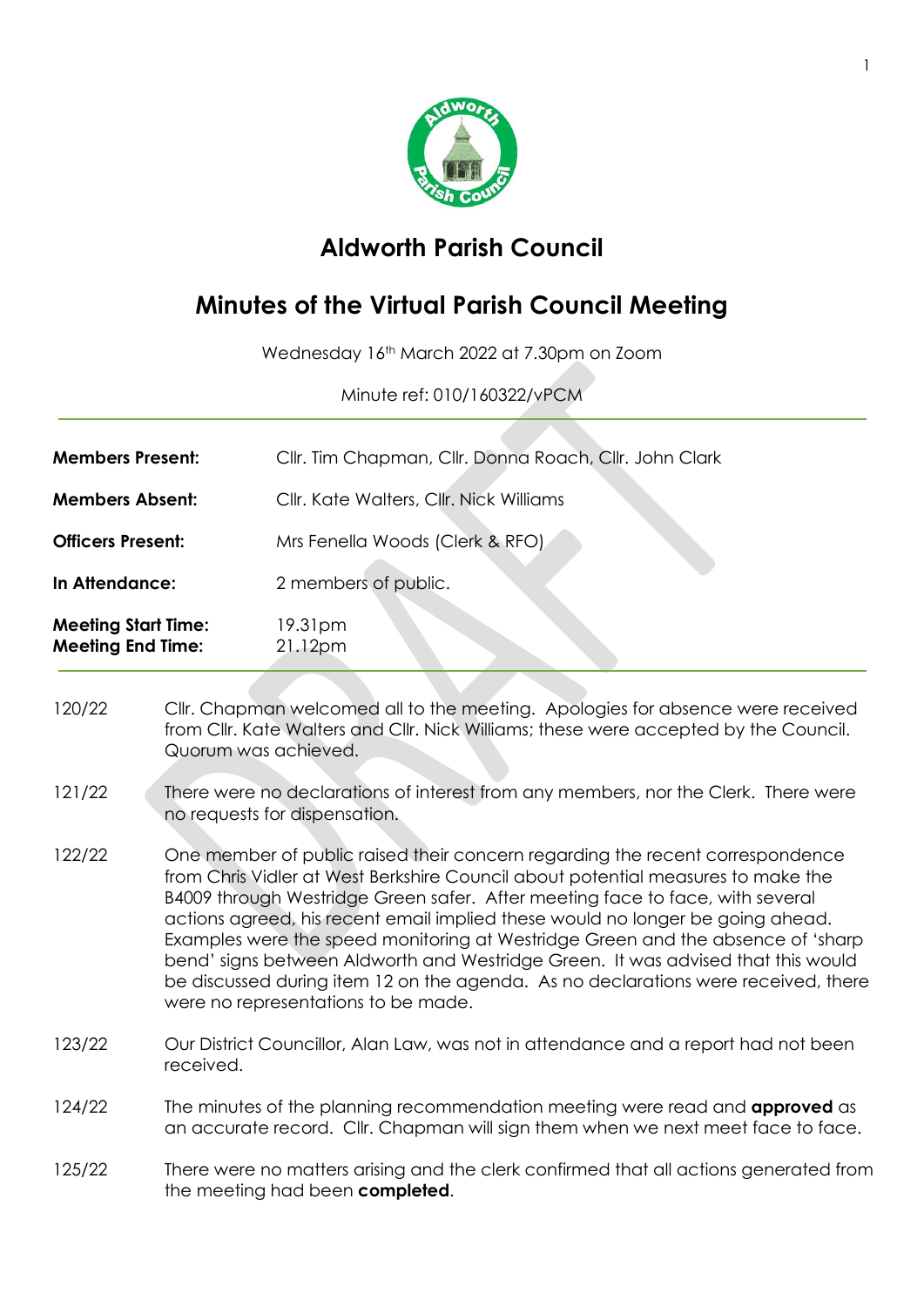- 126/22 The planning application for Bower Farm ref: 22/00347/FUL was reviewed, and the plans were shared on-screen. The following comments were made:
	- a) The proposed siting does not lie within the current curtilage of farm buildings.
	- b) As we are situated in an AONB, care should be taken to use trees and hedging to screen off the new sheds.
	- c) The trees around the water tower should be retained.
	- d) The farm has more than doubled incapacity and use over the last 15 years, with main access to the farm being along Ambury Road. Haw Farm in Yattendon introduced a new access point to reduce farm traffic, which has worked. Could this be considered here with direct access from the B4009?
	- e) Farm traffic concerns were raised for the centre of the village and Ambury Road.
	- f) West Berkshire Council had received correspondence from the Ramblers' Association, requesting that footpath ALDW/5/1 be kept clear of all fam machinery by the access to the calf sheds

Considerations were also submitted by a member of public which were viewed by all members present.

A vote of **no objection** was recorded but some conditions will be added to the Parish Observation Sheet, and these were:

- 1) A hedge should be planted all the way around the proposed site to help preserve the AONB.
- 2) The trees around the water tower must remain in situ.
- 3) At some point in the future a new access to Bower Farm should be created to limit the farm traffic in the centre of Aldworth and Ambury Road.
- 4) Clear access along footpath ALDW/5/1 should be maintained at all times.

The Councillors present recommended that the Clerk submit the Parish Observation Sheet stating the above conditions, in line with the temporary Scheme of Delegation in place.

- 127/22 The planning application for Westridge Manor ref: 22/00434/HOUSE and 22/00435/LBC2 for the addition of French doors to the kitchen extension was reviewed, and the plans were shared on-screen. A vote of **no objection** was recorded, and the clerk will complete the Parish Observation Sheet under the recommendation of all members present, in line with the temporary Scheme of Delegation in place.
- 128/22 The recent playground inspection report was reviewed. Small maintenance issues would be resolved in-house. The replacement sign to give the address and emergency numbers was **approved** by all present at a cost of £105.91. The initial quotation for the replacement safety surface has come in at £20,397.00 ex VAT. We do not have the funds available to action this, nor are any grants available, at present, which might help us achieve this amount. It was **agreed** not to proceed with the full replacement. The clerk will discuss the cost of fixing only the areas that are sinking, and present a revised quotation at the May meeting.
- 129/22 The involvement of the Pangbourne Neighbourhood Action Group (NAG) was discussed. It was **agreed** that, rather than send a dedicated councillor to each meeting, the agenda would be circulated, and if an item on there was relevant to Aldworth Parish then a Councillor would attend and report back.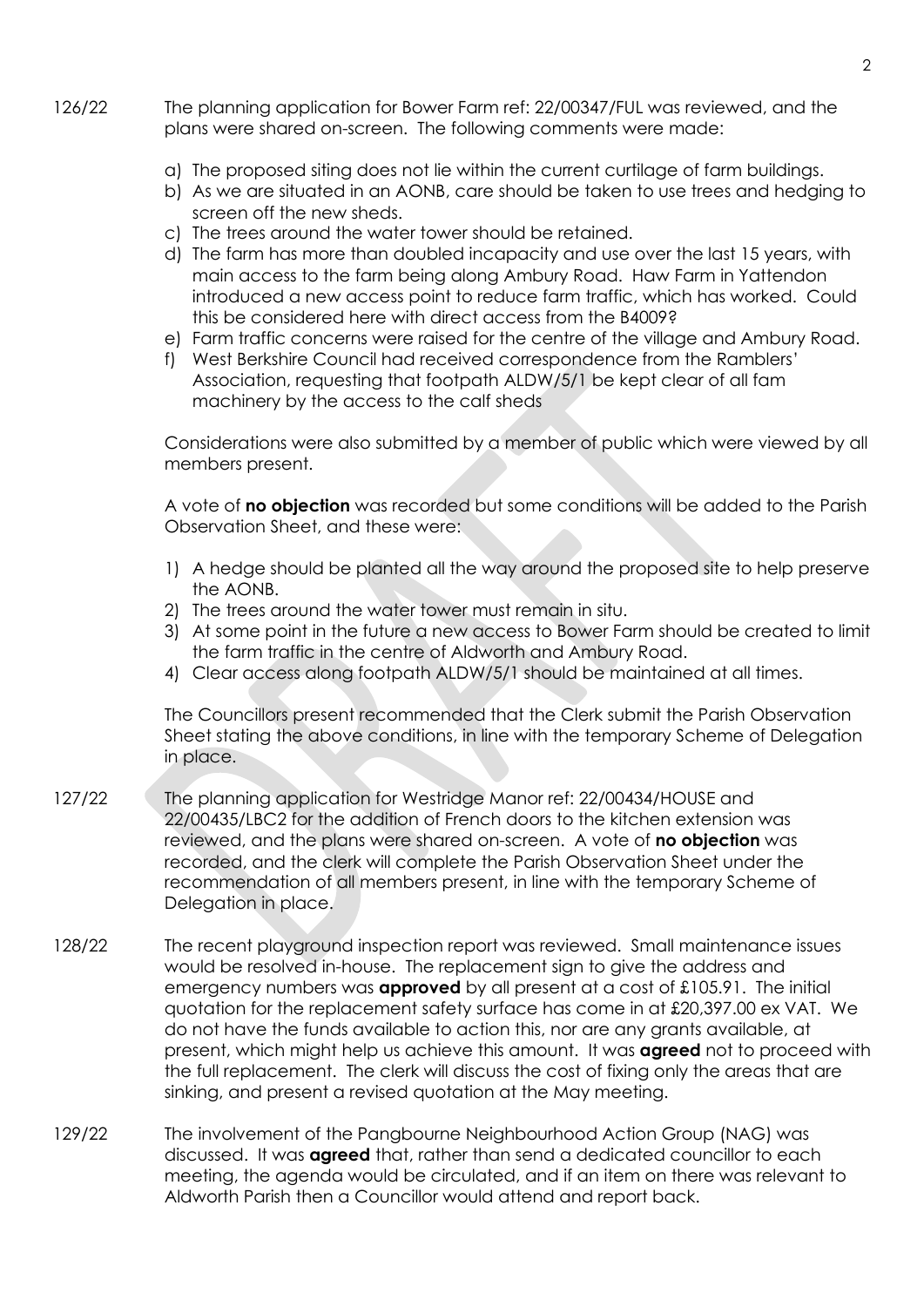- 130/22 Several useful comments have been received via the online Jubilee Survey we recently ran. It was **agreed** to have the Beacon lighting at Bower Farm on Thursday 2<sup>nd</sup> June, and we would need to involve Cllr. Kate Walters with the preparation for that. It was considered to ask the Bell Inn if anything could be provided in the village prior to the beacon lighting at 9.45pm. The clerk will set up an open meeting at the Bell Pub and invite residents to attend to work out plans for the evening and source help from volunteers. The church has kindly agreed to change its Sunday Service on 5th June to an 11am Jubilee Praise service. The plan is for residents to attend the service, and then go on to the cricket ground for a bring-your-own picnic.
- 131/22 After what was thought to be a successful meeting with Chris Vidler from West Berkshire Council (Senior Highways Engineer) about improving road safety on the B4009 through Westridge Green, we were all disappointed to receive an email stating that a speed limit review would not be entertained. Concerns were raised that other promises had not been fulfilled, such as the speed monitoring devices and the review of signage from Aldworth to Westridge Green. It was **agreed** to write to Chris Vidler, Cllr. Alan Law and the Police and Crime Commissioner, Matthew Barber, with evidence of the recent accidents, the promises made and the lack of support we have received. The clerk will prepare a draft letter and circulate via email for amendments to be made before final submission.
- 132/22 The Risk Assessment for the parish was reviewed and **approved**. It will be signed when we next meet face to face.
- 133/22 Clerk's Report
	- a) The February Finance report was shared, and we are maintaining a good position.
	- b) NALC have issued the pay award for 2021 / 2022 and all members present **approved** the small increase in hourly wage and the subsequent back-pay of £56.04 to cover April 2021 to February 2022. March pay will be calculated at the new rate.
	- c) The action log was reviewed, and several items were discussed. With regard to the Lost Ways campaign, there is no longer a deadline for submitting requests, we still do not have the 10 evidence forms required to submit the application. A revisit to the advertising of this will be actioned. General maintenance of the white village entrance gates is needed. We spent money on painting them and cutting back the vegetation, but they do need to be looked after. A litter pick has been scheduled for Sunday 10<sup>th</sup> April at 2pm. Volunteers are to meet at the Village Hall and will be issued with hi-vis vests, grabbers, and bags. The clerk will design a poster to advertise this and prepare the risk assessment and signing documentation. Potholes continue to be a problem, particularly along the B4009, near the Four Points (trenches at the edge of the road) and between Westridge Green and Aldworth. It was **agreed** that we are continuously being ignored and all potholes will be re-logged on the WBC portal. The pavement between The Glebe and Bell Lane that was cleared of moss and vegetation is now looking in need of a sweep. It was suggested that a letter is drafted to the owner of Whiwhistles, requesting that they might consider doing this on a regular basis to help the residents of The Glebe and others who use the footpath. It was considered that in the future we budget for 'odd job' maintenance and liaise with Mike Buckle to help us as required.
	- d) No correspondence has been received that requires discussion at this meeting.
	- e) Both the Data Protection fee of £35.00 and the £34.47 fee from West Berkshire Council for the bin emptying was **approved**.
- 134/22 There were no further questions or comments from members of the public.